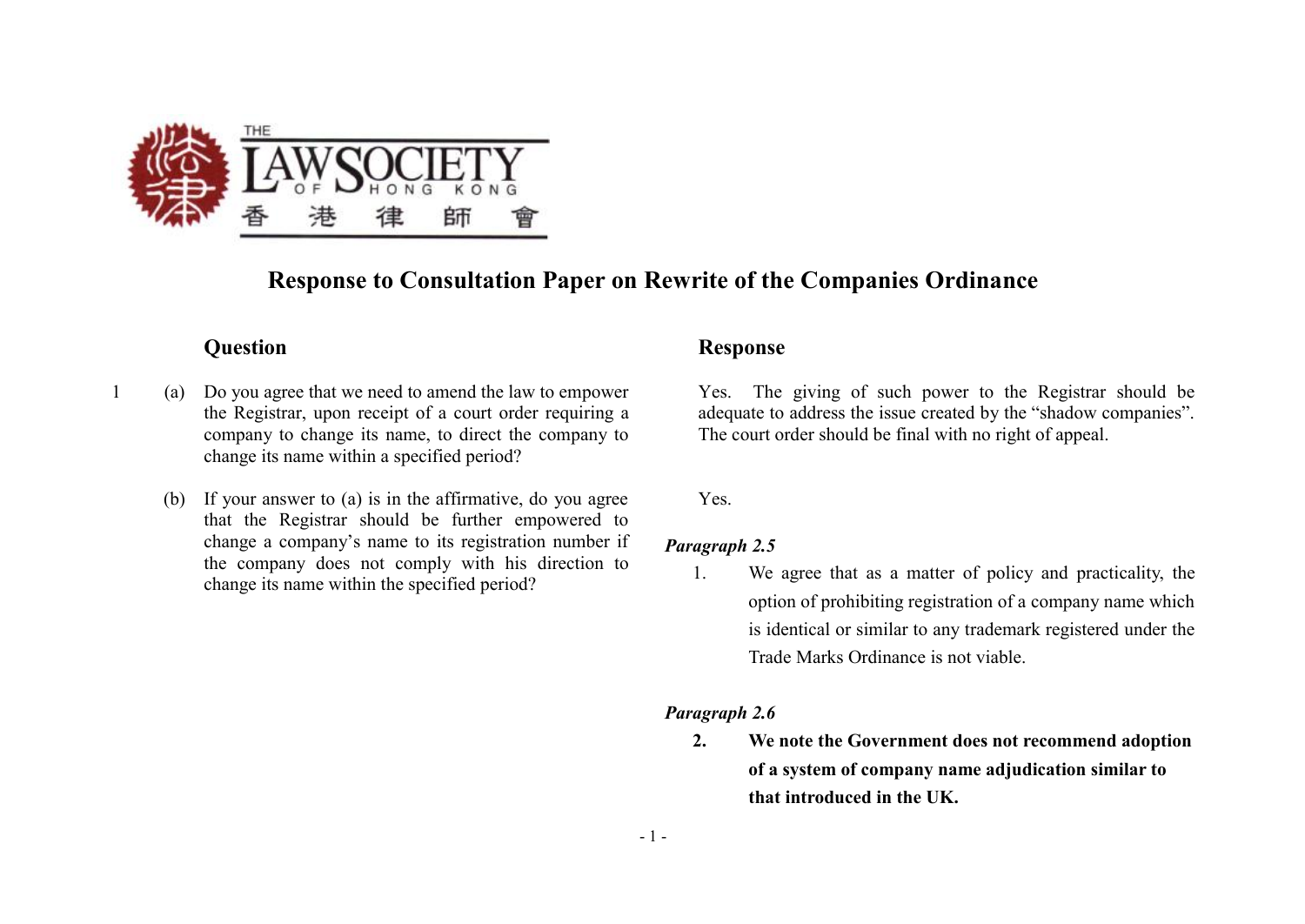- 2.1 We agree that the implementation of such system would require substantive consideration of the rules and procedures and cannot be introduced within a short time. In the UK, the system is not targeted to shadow companies but company name hijacking. Further, the system is yet to be tested in the UK and thus its effectiveness is yet uncertain.
- 2.2 However, we do not agree with the Government's reasoning as set out in paragraph 2.6 of the Paper.
	- (1) The burden lies on the officers of the "shadow companies" to attend the proceedings before an adjudicator if the company has any valid defence/response to the complaint. If they fail to do so, we see no reason why the adjudicator cannot make a decision based on the complainant's submissions alone.
	- (2) As in the cases of arbitration of domain name disputes, the administrative costs involved are generally lower than court actions.
	- (3) There will not necessarily be duplication of efforts as the trademark owner may elect to pursue either through the adjudication system or the court.

#### *Paragraph 2.7*

**3. The proposal is to amend the CO to empower the Registrar, upon receipt of a court order requiring a company to change its name, to direct the company to**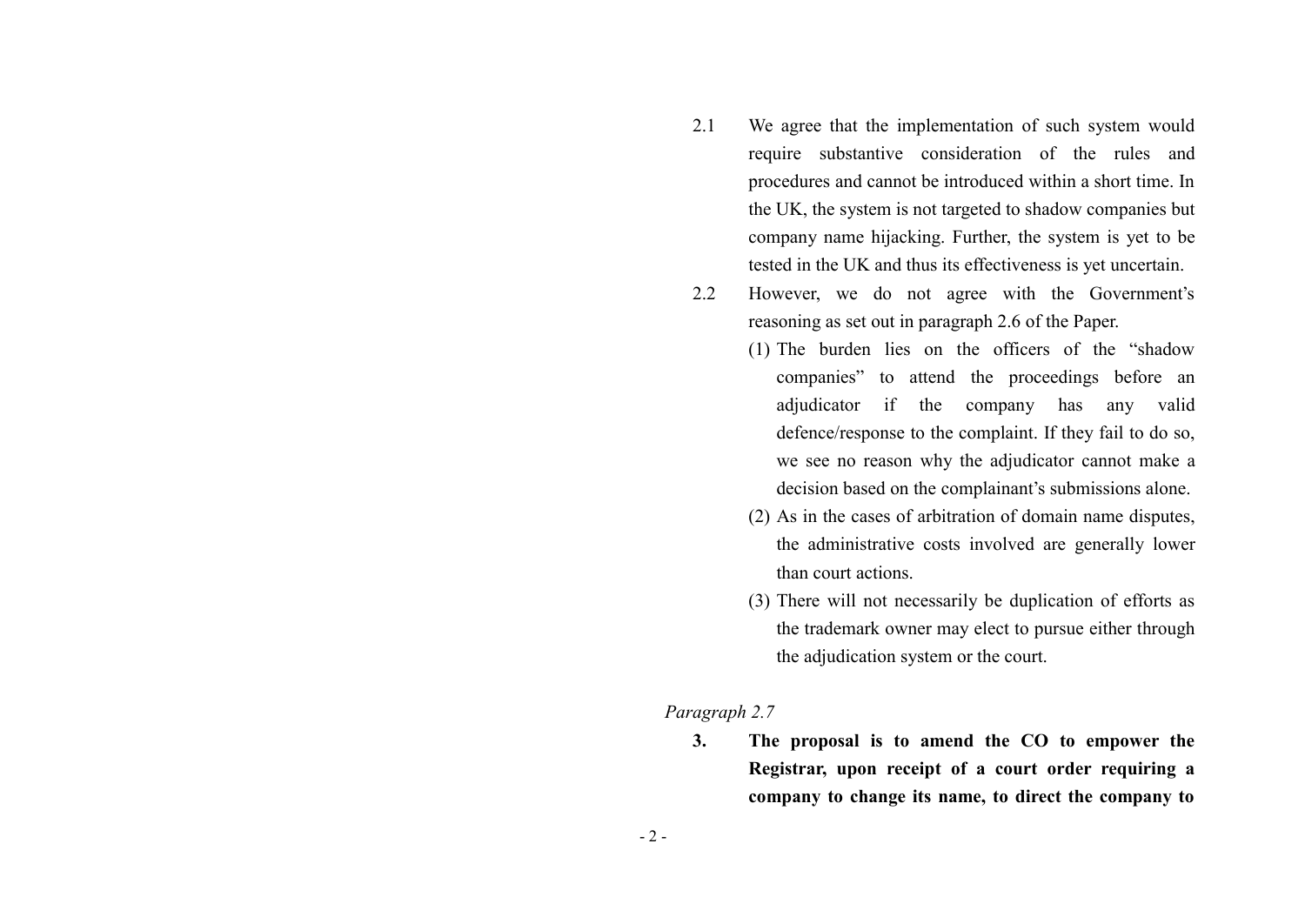**change its name within a specified period. If the company fails to comply with the direction, the Registrar may substitute its infringing name with its registration number.** 

3.1 We welcome this additional power which would provide relieve trademark owners of the need to sue the individual shareholders which often entails service of proceedings outside of Hong Kong.

## *Paragraph 2.9*

- **4. The proposal is to grant the Registrar power to reject registration of** *any* **company name which is "***the same"* **as an infringing name which the Registrar has previously directed a company to change and is the subject of a court order.**
- 4.1 We welcome the grant of this additional power to the Registrar.
- 4.2 The effectiveness of this power however requires an appropriate interpretation of the meaning of "the same" being adopted by the Registrar.
- 4.3 According to the Company Names Guidelines issued by the Companies Registry in 2007, in determining whether a company name is "the same as" another, the following factors shall be disregarded:

4.3.1 the definite article, where it is the first word of the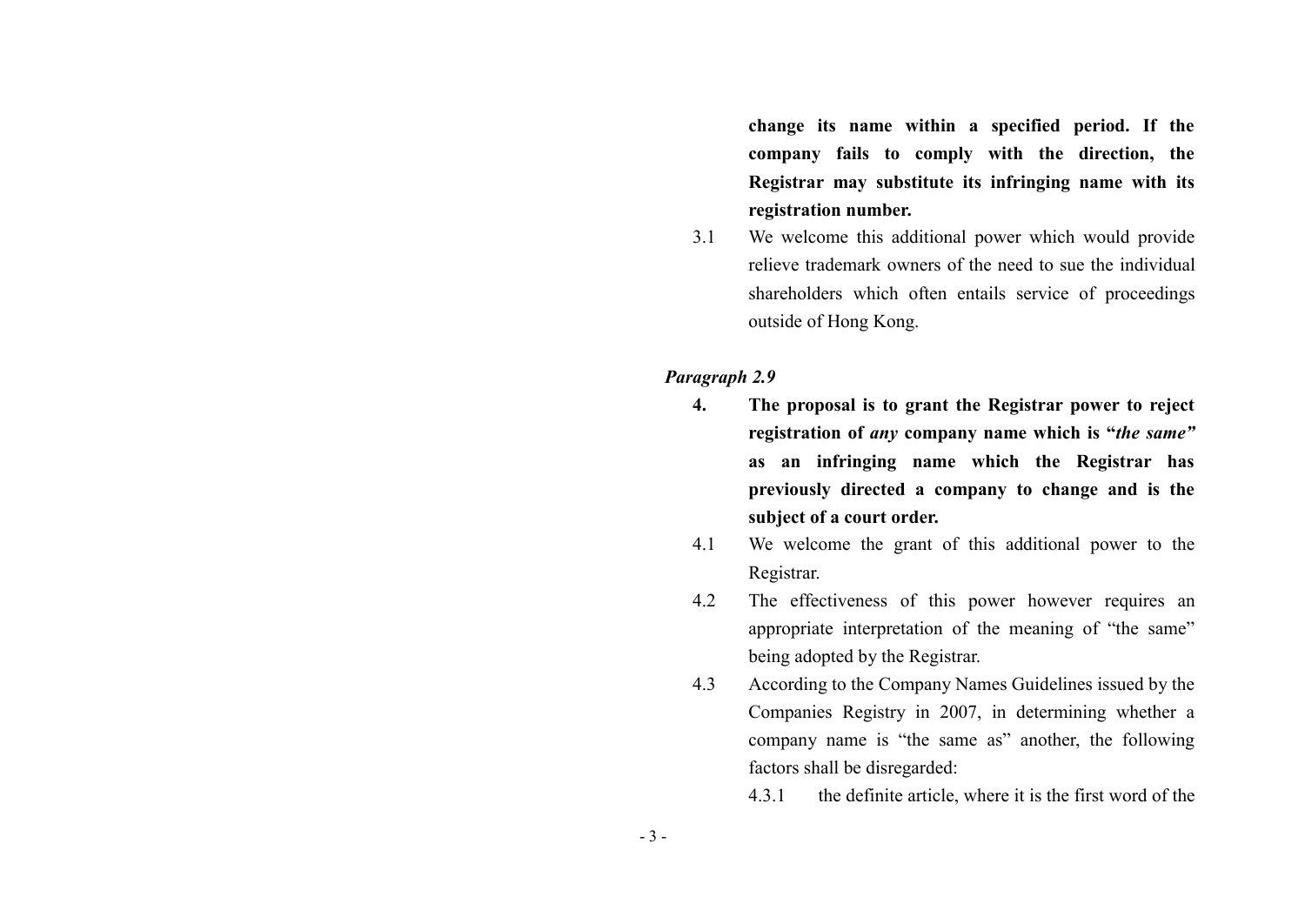same

- 4.3.2 the ending words or expressions "company", "and company", "company limited", "and company limited", "limited", "unlimited", "public limited company", their abbreviations, and the ending Chinese characters of "company", "company limited", "unlimited company" and "public limited company".
- 4.4 We propose that the current Guidelines be expanded as follows:
	- (a) where the director(s) and/or shareholder(s) of the company sought to be registered are the same as those of the company which has previously been subject of a court order, the meaning of "the same" should give effect to the terms of the injunction granted against the earlier company. For example, where the injunction restrains use of the trademark "Panasonic" or any name confusingly similar thereto as a company name without restriction on the scope of business, the Registrar should be empowered to refuse any such name, irrespective of any qualifiers/identifiers in the remaining part of the company name.
	- (b) where the director(s) and/or shareholder(s) of the company sought to be registered are any other third parties, the interpretation of "the same" should at least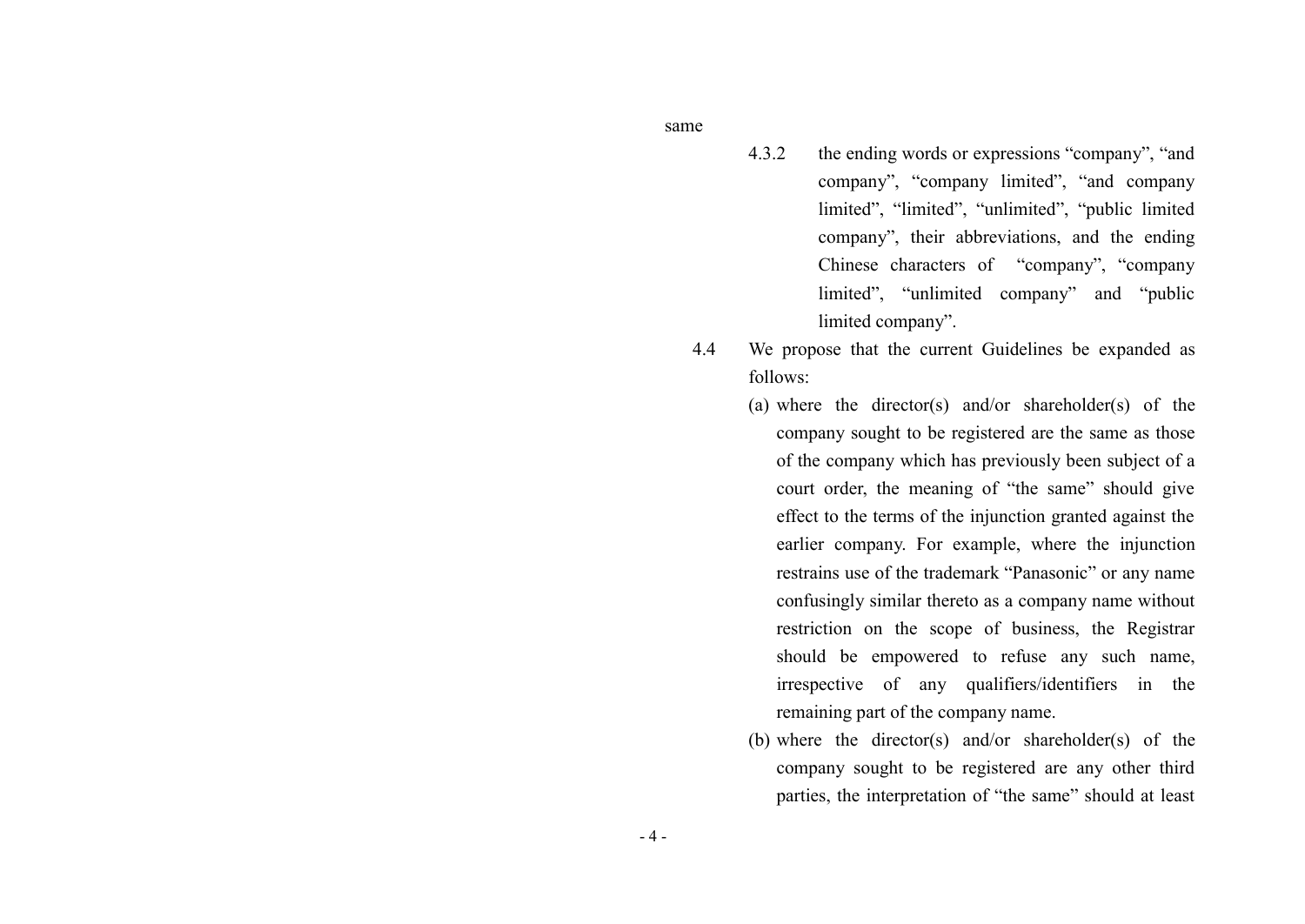follow the meaning of "too-like" as adopted by the Registrar under section 22(2) of the CO.

# *Paragraph 2.10*

- **5. It is further proposed that the Registrar be empowered to change a company's name to its registration number if the company does not comply with his direction to change its name under section 22(2) of the CO.**
- 5.1 We agree with the proposal.
- 5.2 As to the time frame within which the company must change its name in compliance with the direction before the Registrar will exercise the power to change its name to its registration number, we understand the Registrar's current practice is to specify 6 weeks. We consider this to be a reasonable period.
- 5.3 As to what constitutes non-compliance with the Registrar's direction to change the name, we propose that where the company simply changes to another name that still incorporates the same trademark under complaint though with added non-distinctive identifiers, such should not be taken as having complied with the direction and the Registrar is still empowered to change the company's name to its registration number.
- 5.4 In determining the meaning of "too like" under section 22(2) of the CO, we propose that the Registrar should give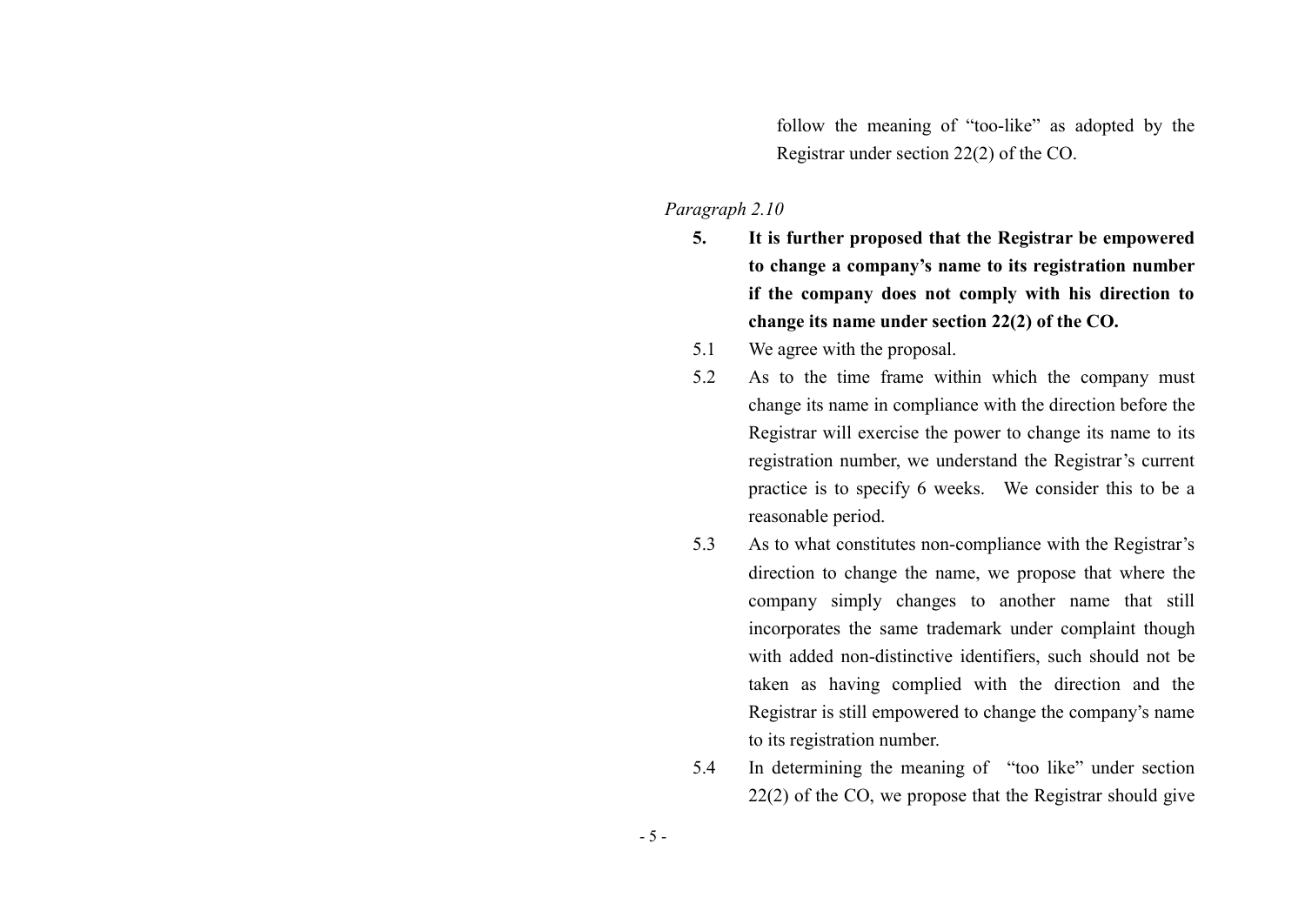consideration to evidence of actual or likelihood of confusion caused by the use of the company name in the light of all the relevant circumstances and the principle of "imperfect recollection" of an ordinary member of the public.

5.5 We propose that this same power should also be given where the company fails to comply with the Registrar's direction to change its company' name under section 22A of the CO.

#### *Paragraph 2.11*

- **6. The Paper has considered the alternative of empowering the Registrar to strike a company off the register if it fails to comply with a direction to change name but did not recommend it as it may adversely affect the interests of third parties such as creditors, and may result in uncertainties over liabilities and obligations of the company and its officers.**
- 6.1 Following a decision to strike a company off the register, the Registrar will publish notices in the gazette allowing any interested third parties to object to the decision. Notwithstanding, in practice it is doubtful that such notices would be brought to the attention of interested third parties. As such, we agree that it may not be a good alternative.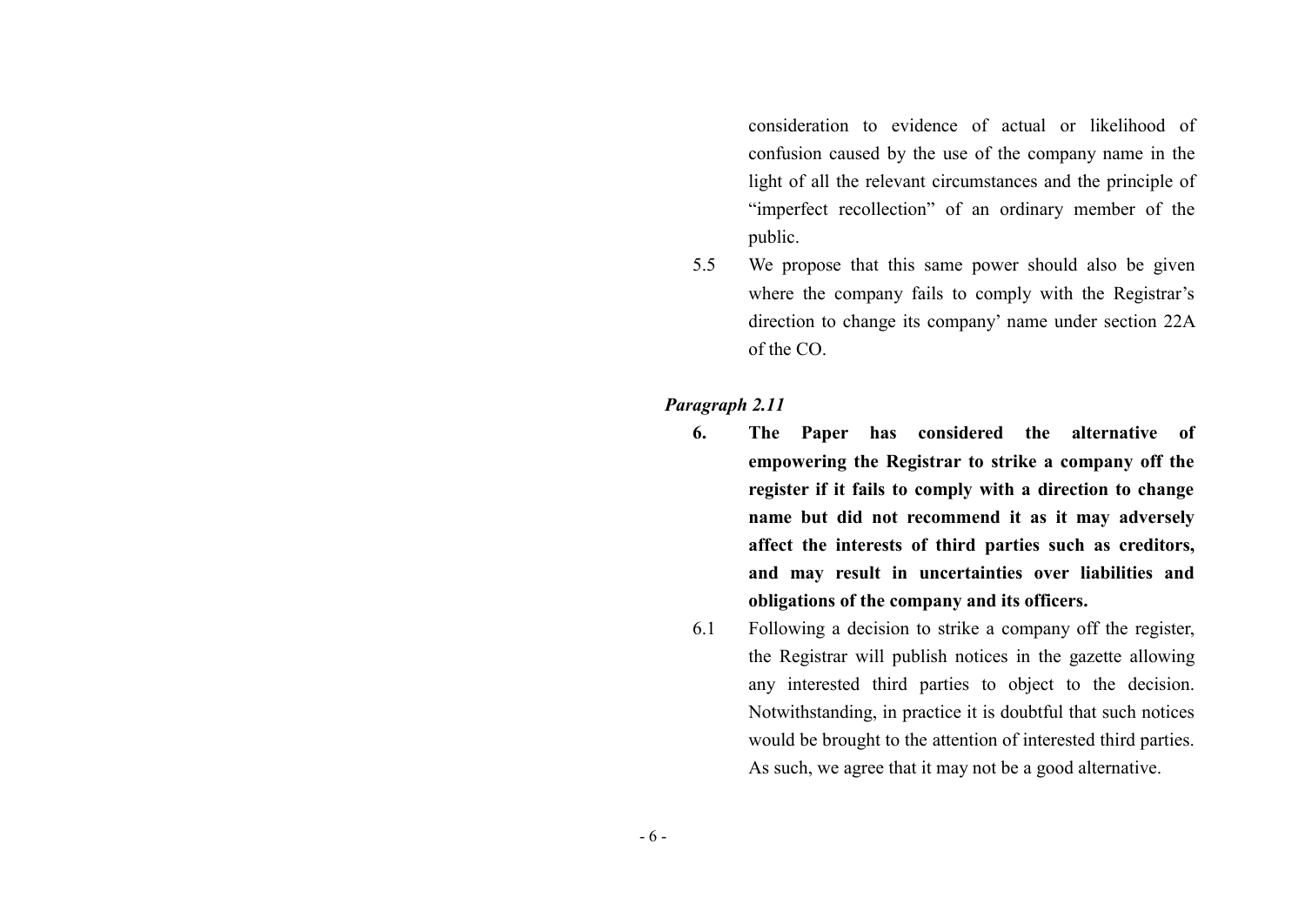#### *Paragraph 2.12*

- 7. The current processing of applications for incorporation of companies is 4 working days. We consider this a reasonable period.
- 7.1 We also agree to expedite the company name approval procedure.
- 7.2 The approval system contemplated under paragraph 2.12 of the Paper should examine not only certain preliminary requirements such as whether or not the name is not identical to another name already on the Registrar's register or contain certain words or expression on a specified list, but also incorporates a mechanism whereby the requirements under point 4.4 above will be taken into consideration, which should not be postponed to the further checking stage.

(c) If your answer to (a) or (b) is in the negative, what other option(s) do you suggest and why?

2 (a) Do you agree with the proposal that the law should be amended to provide the Registrar with a discretionary power to approve a "hybrid name" where the applicant can show to the satisfaction of the Registrar that there is a genuine business need?

Not applicable.

No. Company name is used to identify a unique legal entity which can take rights and obligations. Hybrid names can create confusion and give rise to difficulties in communicating with non-English speaking counterparties. Companies are allowed to use trade names in the conduct of their business and can use any fancy name they choose. It is difficult to see how a genuine business need for the use of hybrid name cannot be satisfied by the adoption of a hybrid trade name.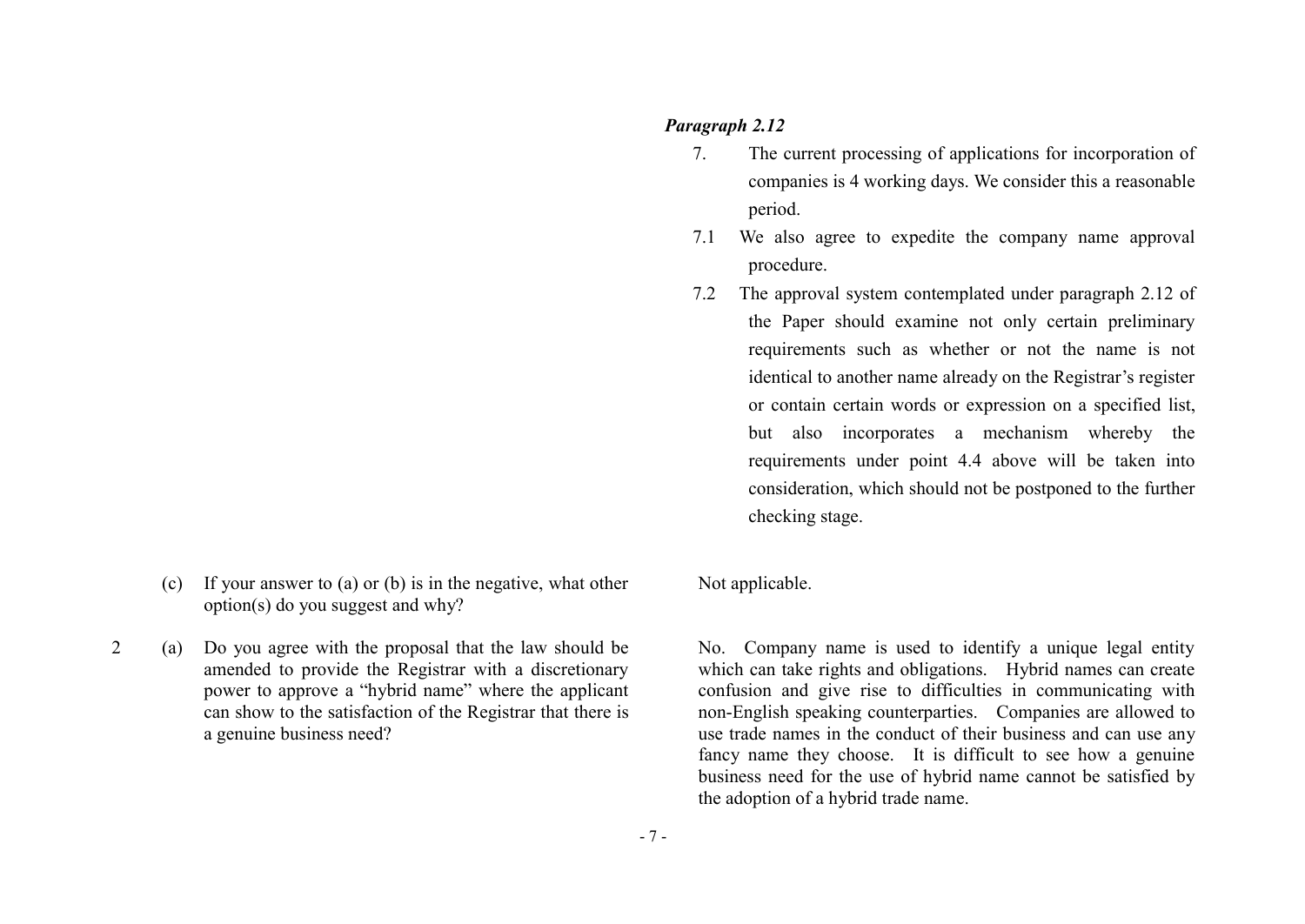- (b) If so, what should constitute a "genuine business need"? Not applicable.
- 3 Do you have further views on how the current company name registration system could be improved, particularly for the purpose of tackling the problem of "shadow companies"?

There is also concern that allowing hybrid names will inevitably make it more difficult for trademark owners to complain against shadow company names whether pursuant to section 22(2), 22A of the Companies Ordinance or passing-off or otherwise.

Please see the commentary in Question 2 (b) above:

- 8. The current limitation period of 12 months within which the Registrar may direct a company to change its name is too short.
- 8.1. We propose the time period be extended to say, 18 months, without causing the company too much inconvenience due to extended period of use of more than 18 months and before the company holds its first annual general meeting.
- 9. Section 291 of the CO gives the Registrar power to strike off the register a company that he has reasonable cause to believe is not carrying on business or in operation.
- 9.1 Whilst the section does not specify whether such business or operation should take place within Hong Kong, we consider that the intention of the legislature is that *at least part* of the business or operation has to be in Hong Kong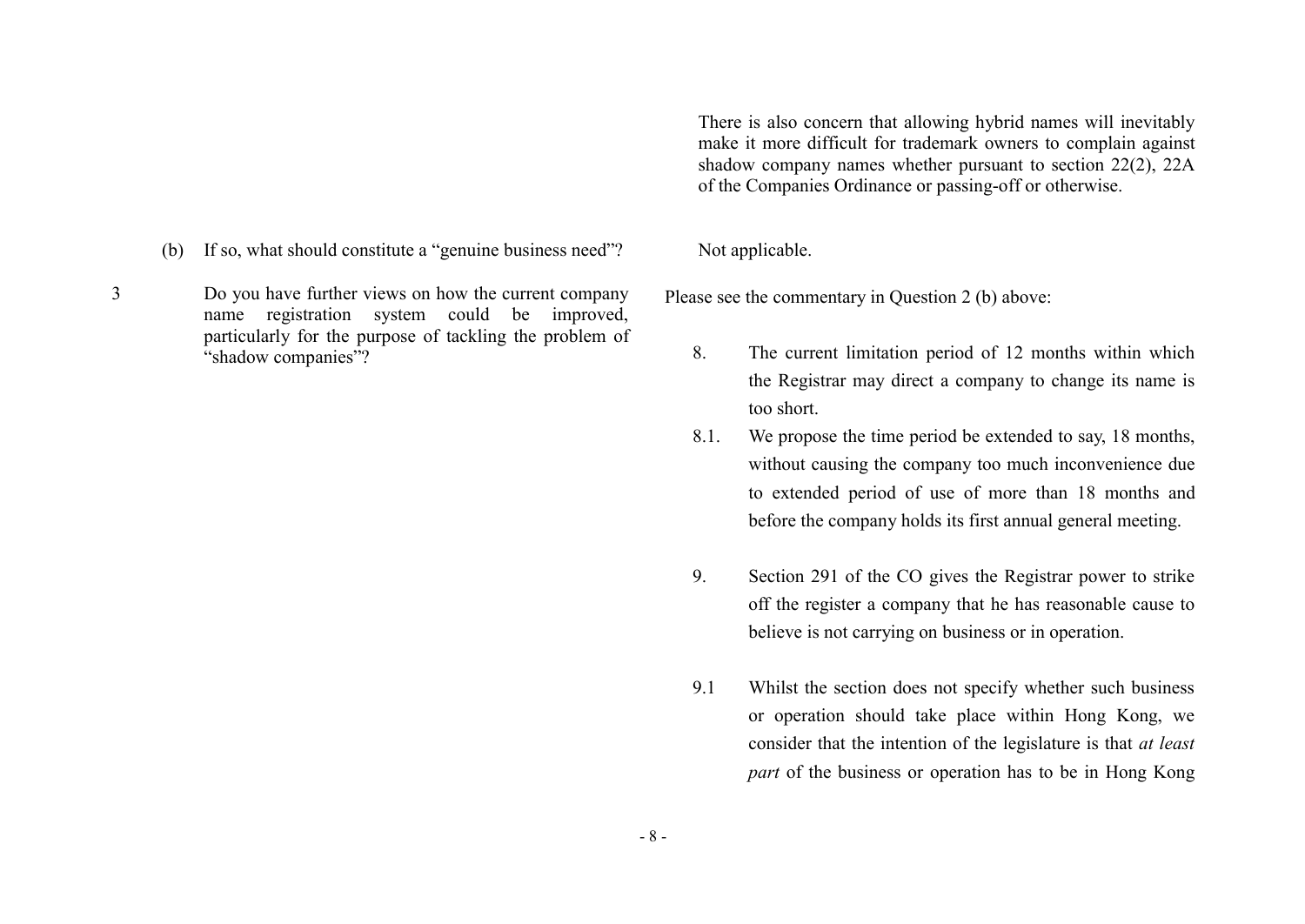because legislation is generally not intended to have extra-territorial effect unless expressly provided to be so. Further, it is obvious from section 291(1), (2) and (3) that the acts or steps expected to be taken by the Registrar to ascertain whether the company is carrying on business or in operation are to be carried out in Hong Kong and made known in Hong Kong.

9.2 It is almost impossible to make a worldwide investigation to find out whether a company carries on business or is in operation somewhere in the world. For this reason, we submit that if *prima facie* evidence that a company is not carrying on business or in operation in Hong Kong is submitted to the Registrar, this should be treated as "reasonable cause" for the Registrar to believe that the said company is not carrying on business or in operation and sufficient for the Registrar to invoke the procedure in section 291(1). We further submit that the mere statement of objection to the striking off action, i.e. without any ground of the objection, or mere affirmation of business activities/ operation without any supporting evidence of the alleged business activities or operation, should not be sufficient to extinguish the Registrar's "reasonable cause" to believe that the said company is not carrying on business or in operation. The Registrar should require the company to produce evidence if its carrying on business or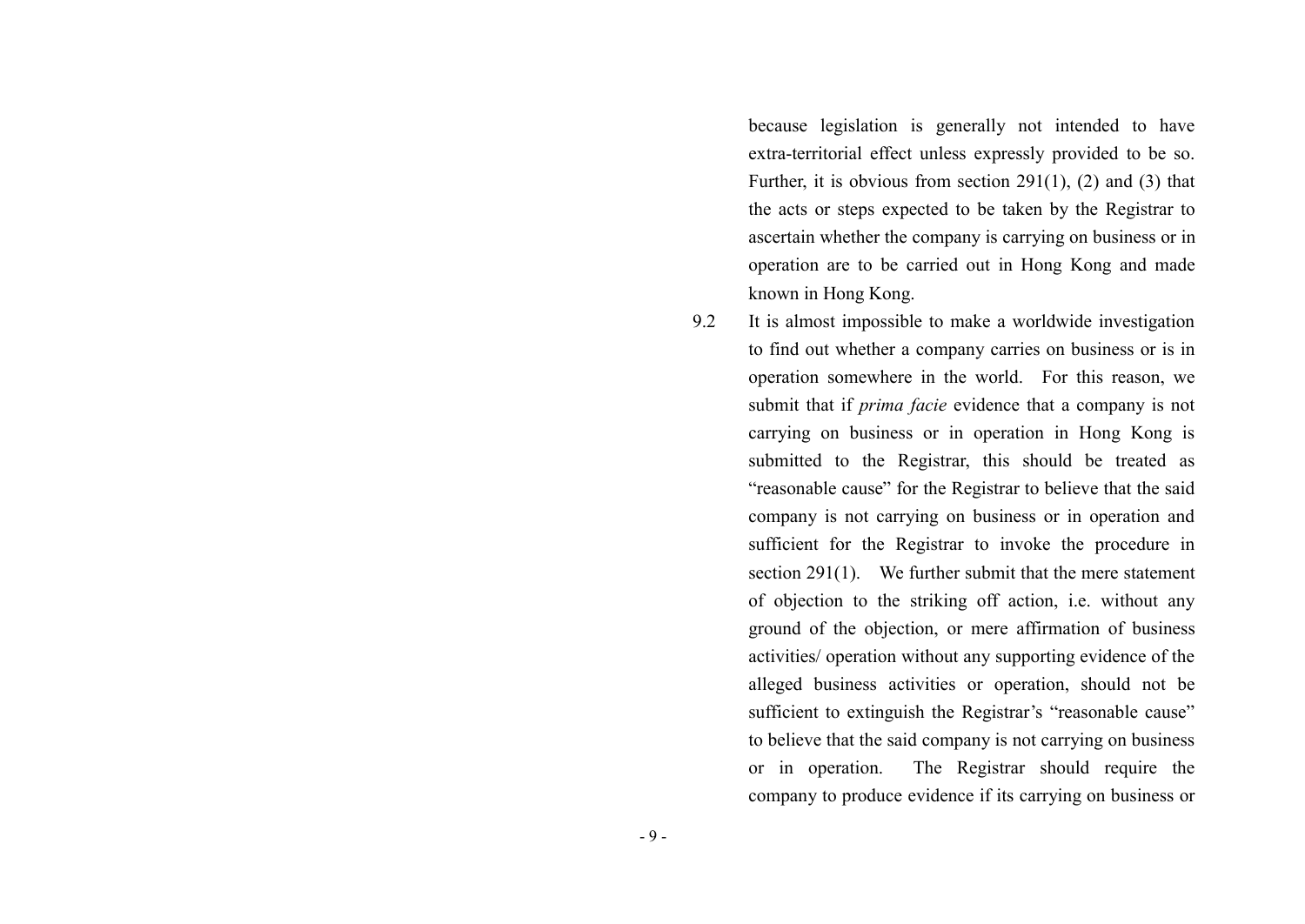4 (a) Do you agree that the general duties of directors should be codified in the Companies Bill?

- (b) If your answer to Question (a) is in the affirmative, do you agree that the UK approach, including the duty to promote the success of the company for the benefit of its members as a whole having regard to such factors like the long-term consequences of a decision, the interests of employees, the impact of the company's operations on the community and the environment, etc., should be adopted? OR
- (c) If your answer to Question (a) is in the negative, do you have any views on how the directors' duties could be clarified or made more accessible?
- 5 (a) Do you agree that corporate directorship should be No. Corporate directors are now only allowed for private

in operation, and provide such evidence to the complainant (i.e. the party submitting the prima facie evidence of no business or operation in Hong Kong) for comment within a reasonable time, before the Registrar makes a decision not to invoke the procedure in section 291(3).

No. Fiduciary duties which encompass all the common law developments cannot be codified unless written in great detail. This will result in a loss of flexibility as the expectations of directors' responsibilities are constantly evolving especially as corporate governance develops. A codification which summarises only the broad principles as in the UK is inadequate unless such codification co-exists with common law, and this will create new uncertainties.

Not applicable.

The approach of publishing and revising non-statutory guidelines from time to time by the Companies Registry should be maintained. Directors to take initiatives in gaining an understanding of the common law duties.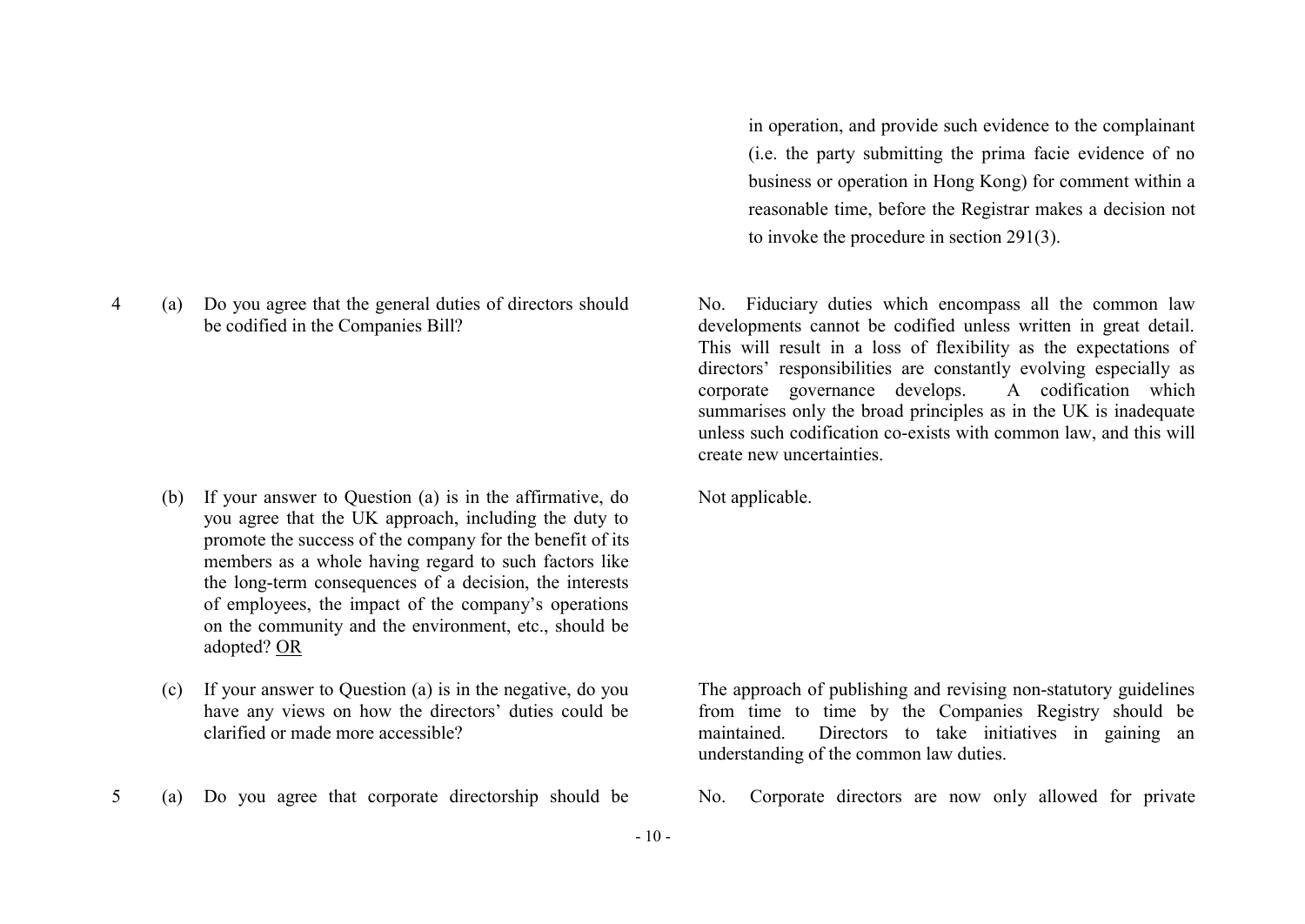abolished altogether in Hong Kong, subject to a reasonable grace period?

- (b) If your answer to Question (a) is in the negative, do you agree that the UK approach (i.e. a company should be required to have at least one natural person as its director), subject to a reasonable grace period, should be adopted?
- (c) If your answers to both Questions (a) and (b) are in the negative, do you have any suggestion on how to improve the enforceability of directors' obligations and to solve the difficulty of pursuing corporate directors?
- 6 (a) Do you agree that the changes listed in Appendix V should not be adopted in Hong Kong?
	- (b) If not, please specify which of the changes you think should be introduced in Hong Kong and the reasons.
- 7 Do you agree that charges on aircrafts and interests in them should be made registrable?
- 8 Should section 80(2)(a) of the CO requiring the registration of a charge for the purpose of securing any issue of debentures be deleted on the ground that it is redundant?
- 9 Would you prefer the reference to "bills of sale" in section  $80(2)(c)$  of the CO to be:

companies. If corporate directorship is to be abolished, this will encourage an exodus of companies to other jurisdictions, such as BVI, that permits corporate directorship.

No.

-

No, they should not be adopted. The existing framework is well understood and has worked well for many years.

Not applicable.

Yes. There should be no distinction between ships and aircrafts.

Yes it is redundant.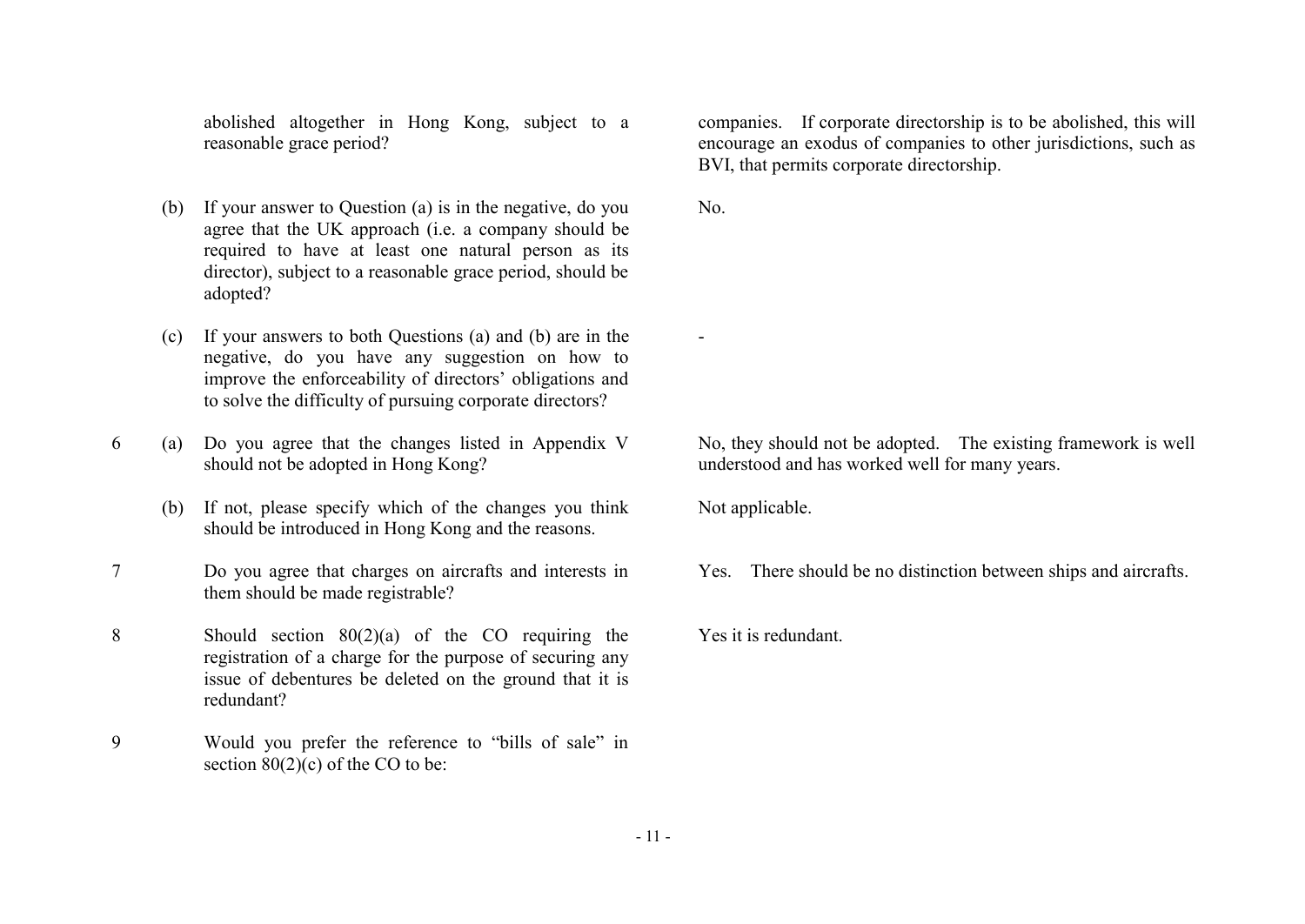(c) deleted? No.

the ACA; or

- 10 (a) Would you prefer the term "book debts" to be statutorily defined or left to the courts to define?
	- (b) If your preference is for a statutory definition, would you agree to a definition along the lines of section 262(4) of the ACA, or some other (please specify)?

(b) retained but clarified along the lines of section 262(3) of

- (c) Do you agree that a lien on subfreights and cash deposits should be expressly excluded from the registration requirement?
- 11 Do you agree that the automatic statutory acceleration of repayment in section 80(1) of the CO should be replaced with a right for the lender to demand immediate repayment of the amount secured by the charge, should a company fail to register a charge within the prescribed time?
- 12 (a) Do you agree that both the instrument of charge and prescribed particulars should be registrable and open to public inspection?

(a) retained as is; Yes, even though a bill of sale is rarely used as a form of security over a company's assets, it may still be of relevance if these assets consist of artworks or other valuable jewellery which are not generally covered by a floating charge.

No.

The term "book debts" can and should be given a statutory definition.

The ACA definition can be adopted.

Subfreight should be excluded as it lacks the proprietary characteristic of a charge. Cash deposits should not be excluded as it can be charged in favour of a party other than the depository bank.

Yes. Automatic statutory acceleration is often not the intention of the lender.

Yes. The Registrar should not have to undertake the responsibility for checking the correctness of the particulars.